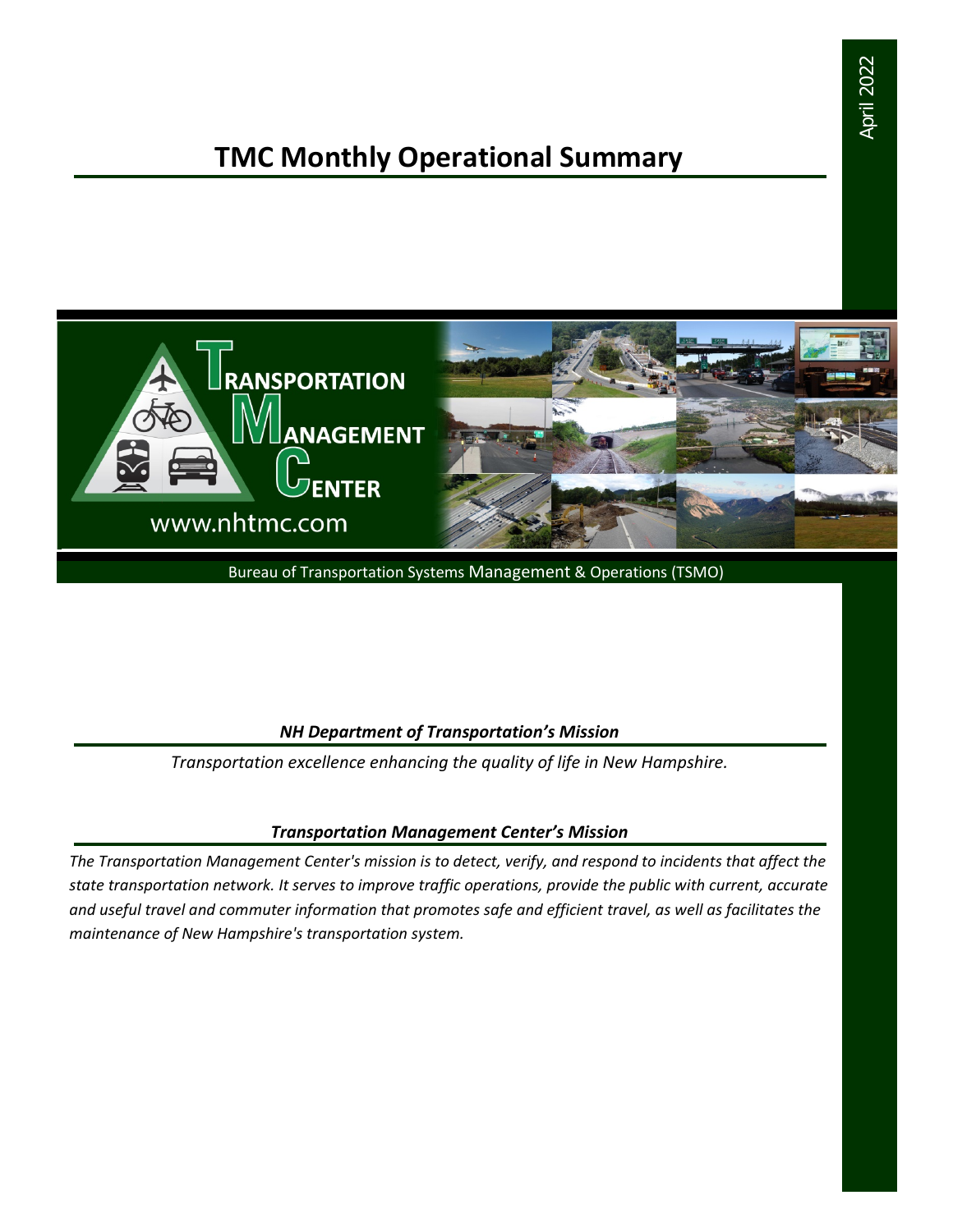**1**

**2 3**

**<sup>4</sup> <sup>5</sup> <sup>6</sup>**

#### **New Hampshire Transportation Management Center Coverage Areas by District**

The State of New Hampshire is divided into six Districts and the New Hampshire Turnpike System comprising of approximately 9,266 lane miles.

#### **Permanent ITS Equipment List**

| <b>Closed-Circuit Television (CCTV) Cameras</b>                                                                                                                                                 | 2021 Total      | 2022 Total      |               |
|-------------------------------------------------------------------------------------------------------------------------------------------------------------------------------------------------|-----------------|-----------------|---------------|
| CCTV cameras are used to pinpoint and<br>monitor traffic events so that information<br>can be disseminated quickly and<br>accurately.                                                           | 143             | 144             |               |
|                                                                                                                                                                                                 |                 |                 |               |
| <b>Dynamic Message Signs (DMS)</b>                                                                                                                                                              |                 |                 |               |
| DMS aid in sending messages to motorists                                                                                                                                                        | 57              | 57              |               |
| to inform them of traffic events that may                                                                                                                                                       | $16^{1}$        | $16^{1}$        |               |
| be impacting their route ahead.<br><sup>1</sup> Additional DMS that TSMO uses during the winter<br>season.<br><sup>2</sup> TSMO is responsible for an additional ~20 DMS for the<br>department. | 20 <sup>2</sup> | 20 <sup>2</sup> |               |
| <b>Road Weather Information System</b><br>(RWIS)                                                                                                                                                |                 |                 |               |
| A RWIS collects and displays data from a                                                                                                                                                        | 37              | 38              |               |
| network of pavement and atmospheric                                                                                                                                                             |                 |                 |               |
| sensors to provide site-specific weather                                                                                                                                                        |                 |                 |               |
| and pavement surface condition                                                                                                                                                                  |                 |                 |               |
| information.                                                                                                                                                                                    |                 |                 |               |
| <b>Variable Speed Limit Sign (VSL)</b>                                                                                                                                                          |                 |                 |               |
| VSL are speed limits that change based on                                                                                                                                                       | 23              | 21              |               |
| road, traffic, and weather conditions.                                                                                                                                                          |                 |                 | <b>INIMUM</b> |
| <b>Motor Vehicle Detection System (MVDS)</b>                                                                                                                                                    |                 |                 |               |
| MVDS are sensors that collect speed and<br>volume data.                                                                                                                                         | 39              | 39              |               |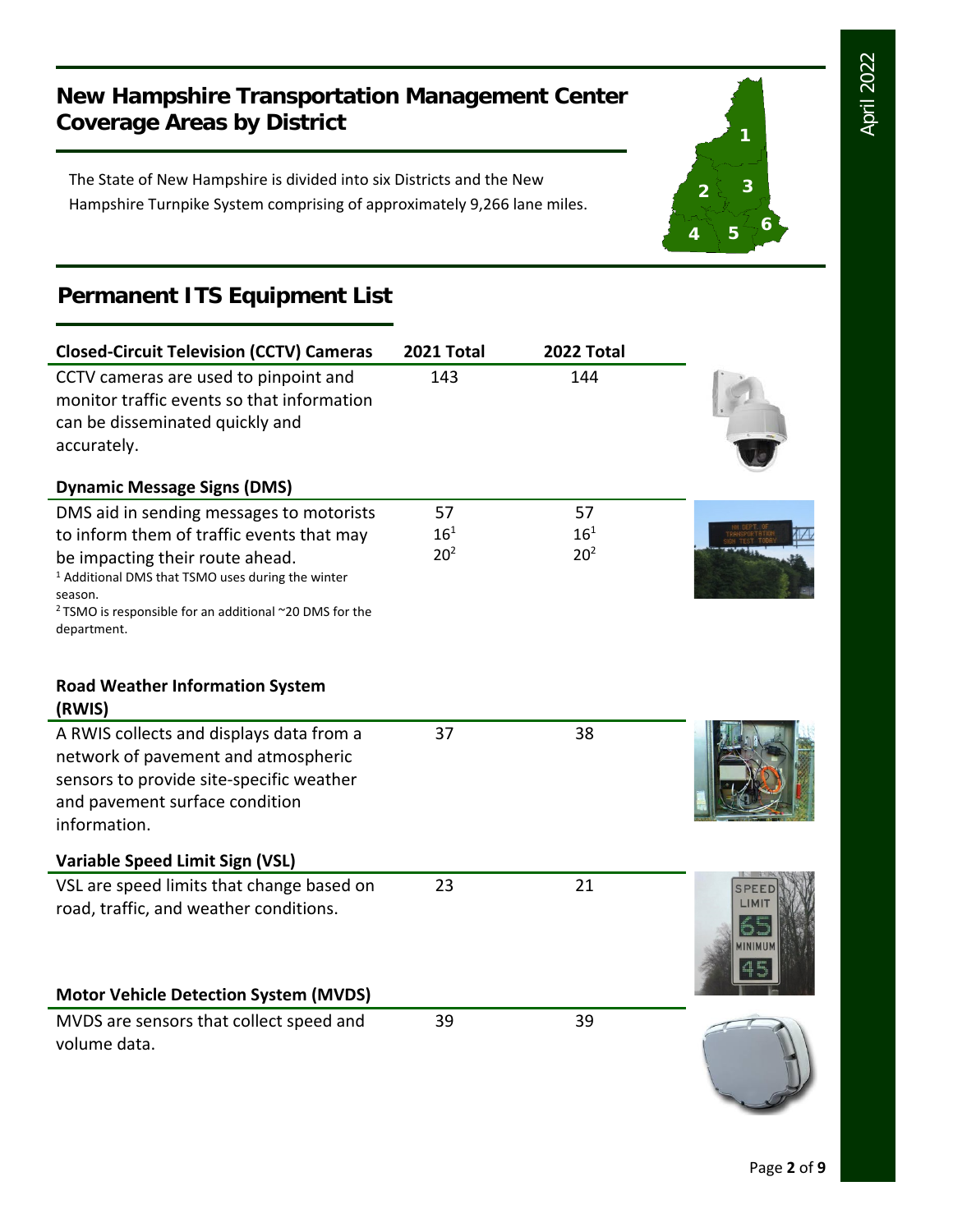|                                           | <b>Current Month</b>                 | 2022 Total |  |
|-------------------------------------------|--------------------------------------|------------|--|
| <b>Unplanned Incidents</b>                | <b>Total Unplanned Incidents</b>     |            |  |
| Operators log information about each      | 142                                  | 584        |  |
| unplanned incident including date/time,   |                                      |            |  |
| location, traffic impact, and duration.   |                                      |            |  |
|                                           |                                      |            |  |
| <b>Planned Incidents</b>                  | <b>Total Planned Incidents</b>       |            |  |
| Operators log information about each      | 353                                  | 653        |  |
| planned incident including date/time,     |                                      |            |  |
| location, traffic impact, and duration.   |                                      |            |  |
| <b>Communication</b>                      | <b>Total Calls</b>                   |            |  |
| Operators log all incoming and outgoing   | 3,877                                | 15,823     |  |
| control room communications, engaging     |                                      |            |  |
| various incident responders and           |                                      |            |  |
| stakeholders.                             |                                      |            |  |
|                                           |                                      |            |  |
| <b>Work Zones Communication</b>           | <b>Total Construction Calls</b>      |            |  |
| Construction related activities or        | 1,634                                | 3,992      |  |
| communication that's outside of planned   |                                      |            |  |
| incidents.                                |                                      |            |  |
| <b>DMS Messages</b>                       | <b>Total Messages</b>                |            |  |
| All changes to DMS are logged and         | 11,783                               | 41,405     |  |
| reviewed.                                 |                                      |            |  |
| <b>Public Outreach</b>                    | <b>Total NHTMC.com Webpage Users</b> |            |  |
| Operators use Twitter and nhtmc.com to    | 933                                  | 5,035      |  |
| inform motorists about traffic events and |                                      |            |  |
| other road related information.           |                                      |            |  |
|                                           |                                      |            |  |
| <b>Storm Desk Activations</b>             | <b>Total Storm Desk Activations</b>  |            |  |
| The TSMO Storm Desk is activated during   | 1                                    | 7          |  |
| storm events. The Storm Desk is utilized  |                                      |            |  |
| as a single point of contact to           |                                      |            |  |
| stakeholders.                             |                                      |            |  |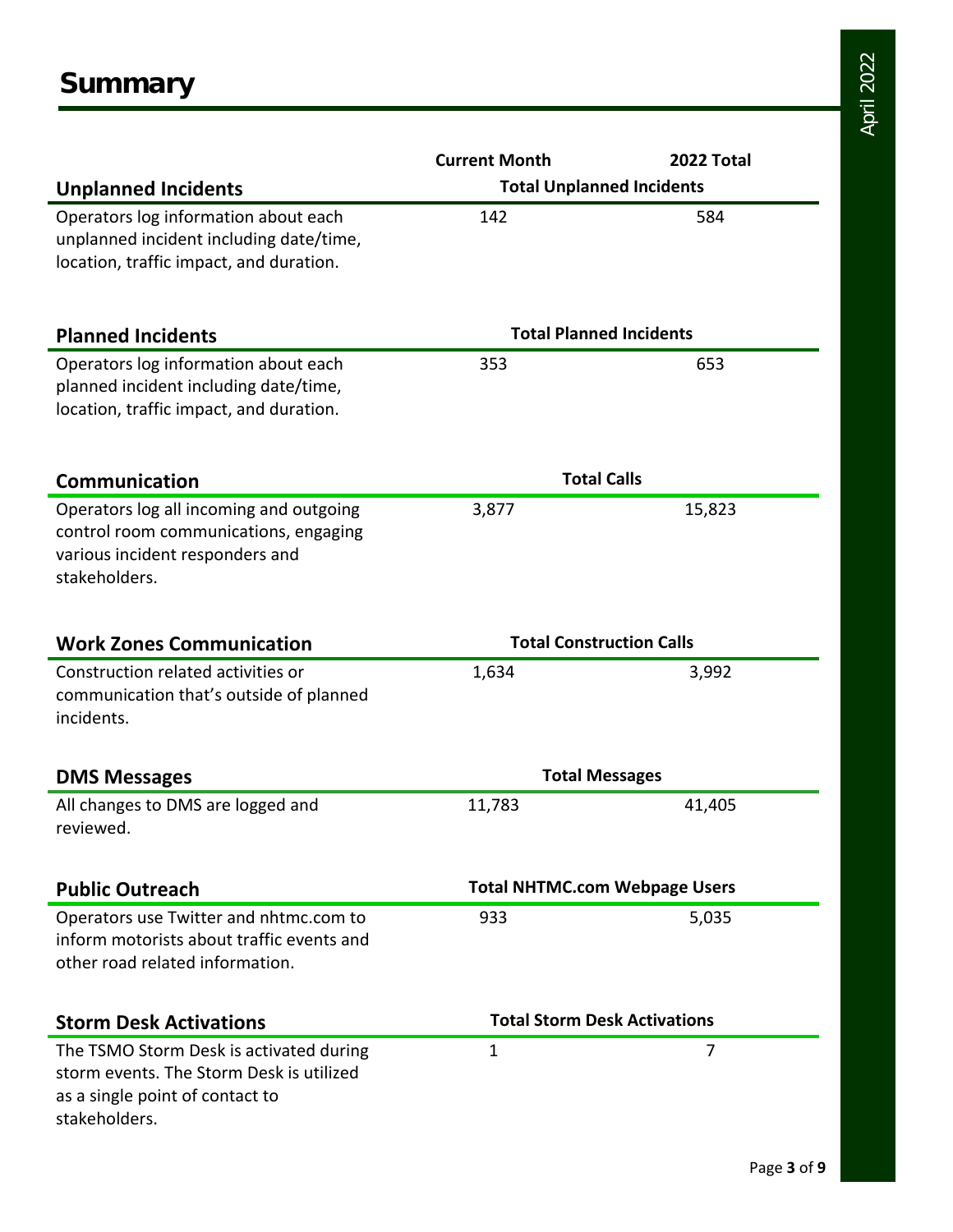# April 2022

## **Unplanned Incidents**



Increased staffing within the TMC is necessary during normal business hours to better facilitate daily operations while also managing unplanned incidents. Incidents are tracked by the time at which the operators are notified of the start of the event.





This graph shows the type of incident totals for the month.

#### **Types of Incidents:**

**No Closure:** No lane closures occurred during the incident. **Partial Closure**: Only a part of the roadway was closed. **Full Closure**: All lanes were closed during the incident.

#### **Current Month - Incident Duration Current Month - Incident by Road**

This graph shows the duration history of incidents.



This graph shows which type of roadway the incidents occurred on.

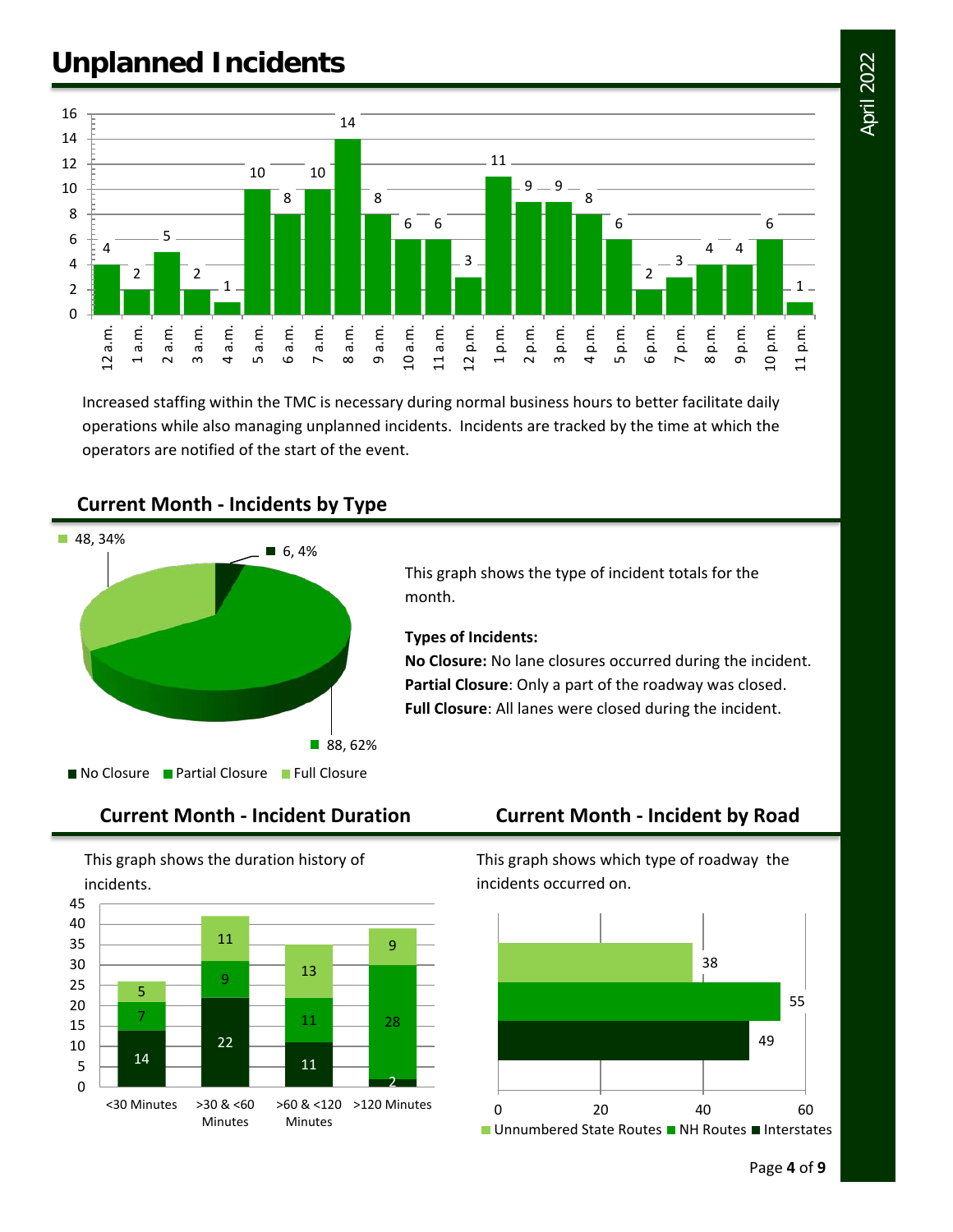

Additional staffing within the TMC is necessary during peak hours to meet the demands of daily planned operations. Planned Events are tracked by the time at which the operators are notified of the start of the event.

## ■ 221, 63%  $\blacksquare$  8, 2%  $124, 35%$ ■ Construction (Partial Closure) Construction (Full Closure) ■ Bridge Maintenance (Partial Closure) ■ Bridge Maintenance (Full Closure)

#### **Current Month - Incidents by Type**

This graph shows the type of incident totals for the month.

Planned Events that impact the roadway, shoulder, or a ramp include events such as construction, bridge maintenance, or road maintenance. Each type could result in a partial closure or full closure.

■ Road Maintenance (Partial Closure) ■ Road Maintenance (Full Closure) **Other** 

- 
- 

This graph shows the duration history of incidents.



#### **Current Month - Incident Duration Current Month - Incident by Road**

This graph shows which type of roadway the incidents occurred on.



Page **5** of **9**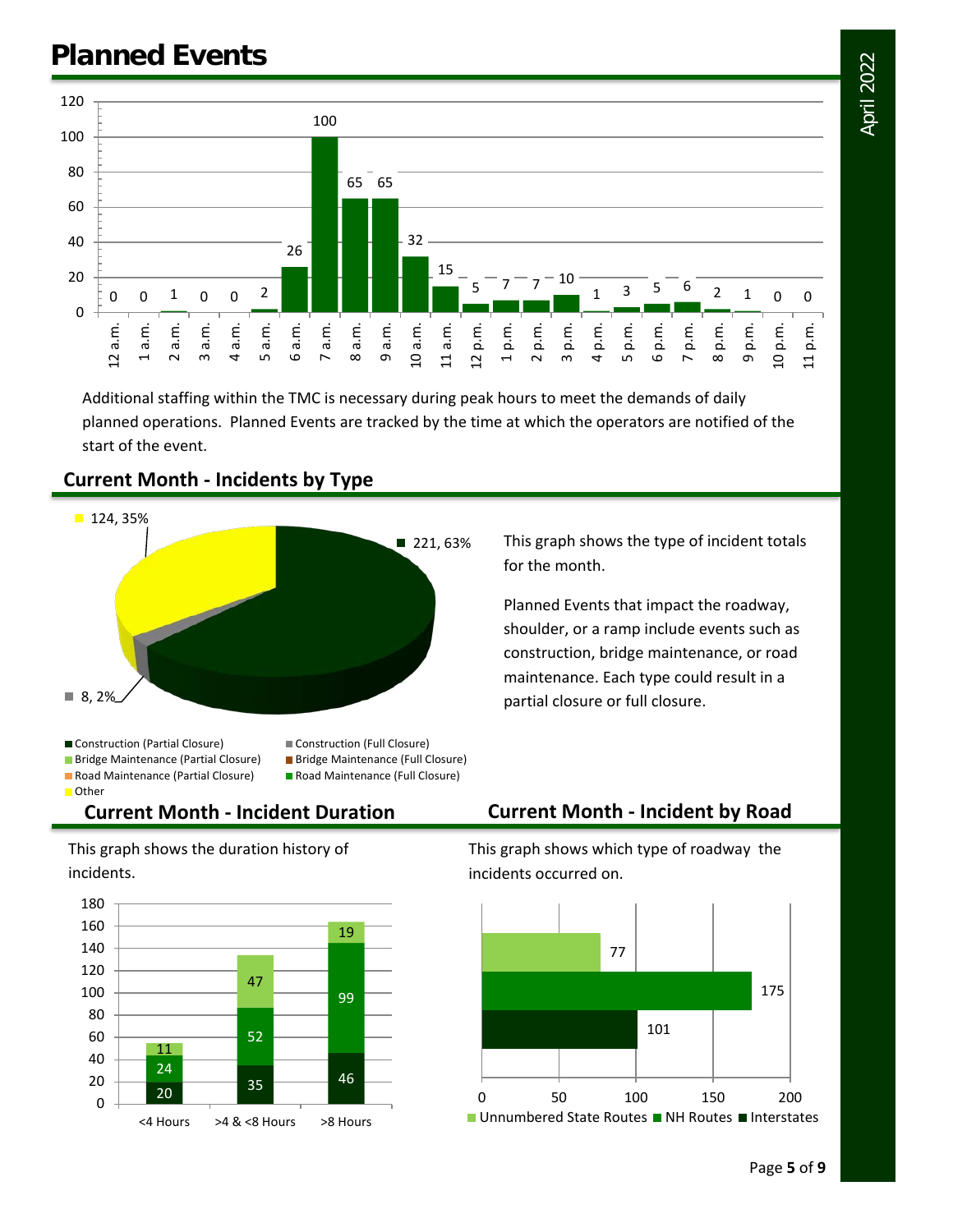#### **Current Month - Calls by Type**

Dispatchers receive different types of calls throughout the day. They log the type of call and review this information monthly.



#### **Log Entries by Type**

This graph shows the amount of log entries by type that TMC Operators have entered into the Compass ATMS for the current month.

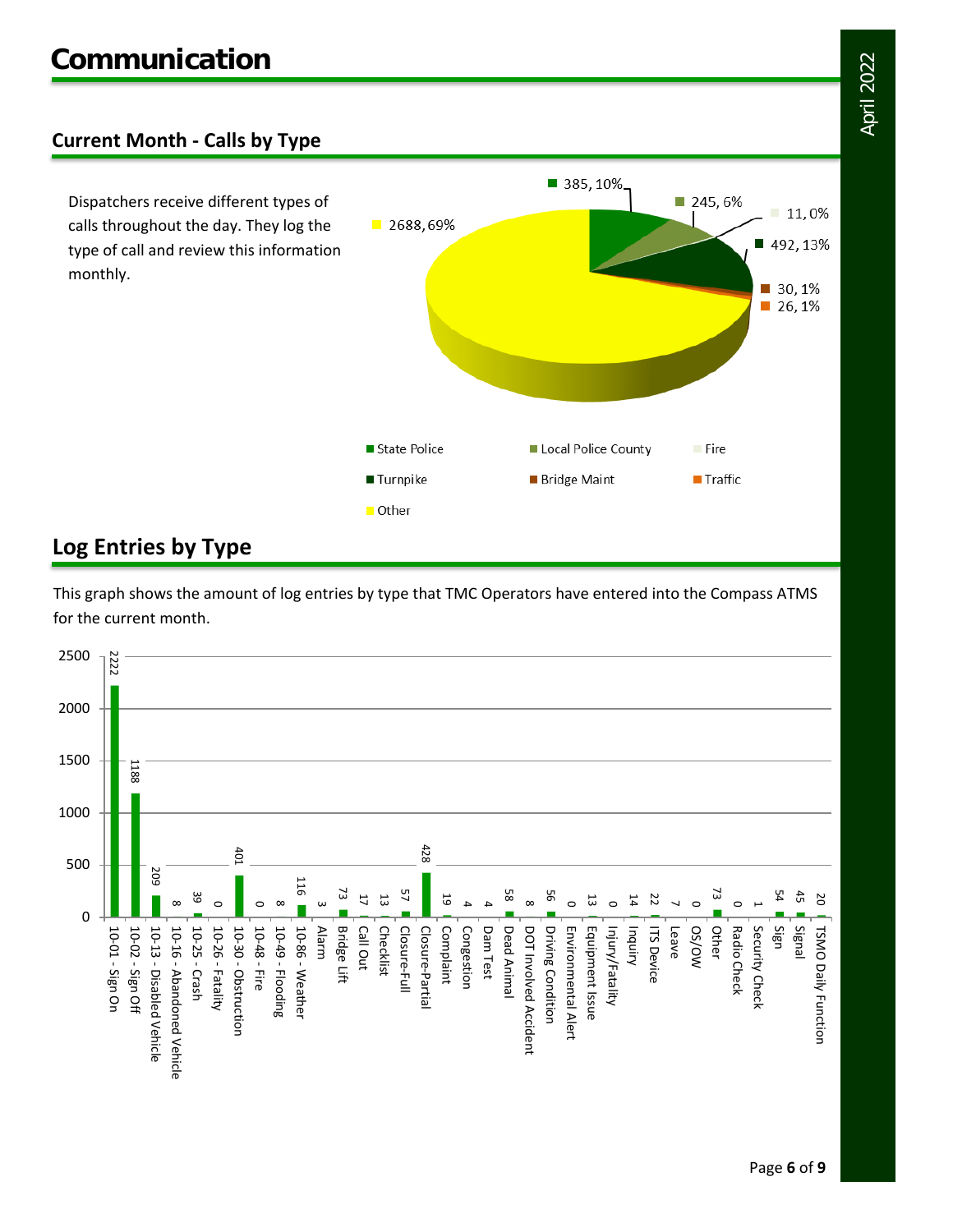This graph shows the different types of construction related calls that dispatchers received.



#### **Current Month – Construction Calls Incidents Occurring in Work Zones**

This graph shows the total number of incidents reported on Work Zone Crash Reports from the Bureau of Construction.



#### **Incidents Occurring in Work Zones by Location**



The graph to the left shows the incidents occurring in work zones by district for the current month and for the current year.

The map to the right shows the current year total for incidents occurring in work zones by district.

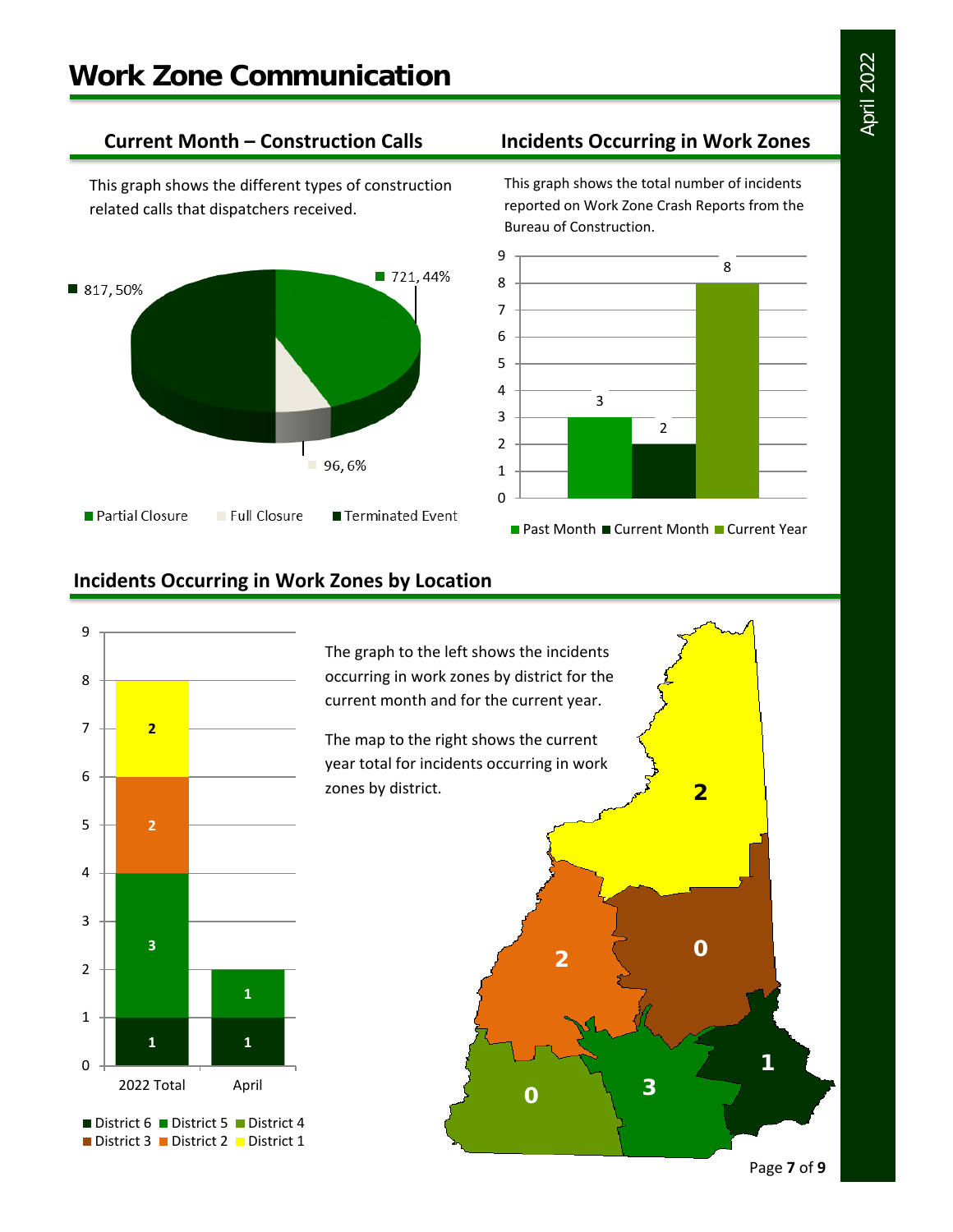### **DMS Messages**





This graph shows the total messages that were posted to DMS for the year so far.

This graph shows the type of message that were relayed to the public by being displayed on the DMS.

#### **Current Month - Total Messages Posted by Board**

| 101 E 52.8 FSV5                 | 24             | 93 NM 2.35 VSL D 5         | 12             | 93S 7.2 FSD5                | 138   |
|---------------------------------|----------------|----------------------------|----------------|-----------------------------|-------|
| 101E 102 PSP5                   | $\mathbf{1}$   | 93 NM 3.8 VSL D5           | 14             | 93S 85.4 FSV3               | 28    |
| 101E 114.8 FSV6                 | 208            | 93 NM 6.6 VSL D5           | 12             | <b>95N 0.4 FSVT</b>         | 135   |
| 101W 102.6 FSV5                 | 9              | 93 S 10.7 VSL SE 5         | 17             | <b>95N 13.0 FSVT</b>        | 40    |
| 101W 115 PSP5                   | $\mathbf{1}$   | 93 S 17.8 VSL SE 5         | 46             | 95N 14.8 FSDT               | 19    |
| 101W 128 PSV6                   | 29             | 93 S 2.2 VSL D 5           | 12             | <b>95N 3.0 FSDT</b>         | 129   |
| 293 S 4.7 PSWC - SWZ - M02      | 13             | 93 S 22.6 PSVT - SWZ - M06 | 16             | 95S 15.4 FSDT               | 158   |
| 293 S 5.2 PSWC - SWZ - M01      | 15             | 93 S 23.3 PSVT - SWZ - M05 | 42             | 95S 3.4 FSPT                | 17    |
| 293N 8.8 FSPT                   | 326            | 93 S 25.1 PSVT - SWZ - M04 | $\overline{7}$ | 95S 7.6 FSDT                | 130   |
| 293S 1.4 FSD5                   | 34             | 93 S 25.6 PSVT - SWZ - M03 | $\overline{4}$ | FEE N 1.2 FSVT              | 22    |
| 293S 4.8 FSDT                   | 22             | 93 S 26.4 PSVT - SWZ - M02 | 24             | <b>FEE N 16.2 PSVT</b>      | 3     |
| 393 W 1.9 PSV5                  | $\overline{7}$ | 93 S 27.4 PSVT - SWZ - M01 | 24             | FEE N 5.2 PSVT              | 9     |
| 4 W 98.9 FSS6                   | 5              | 93 S 31.9 PSVT - SWZ - M07 | 59             | FEE S 17.8 PSVT             | 9     |
| 4E 92.4 FSS6                    | 9              | 93 S 5.2 VSL D5            | 12             | FEE S 3.8 FSDT              | 21    |
| <b>4E 98 FSA6</b>               | 16             | 93 SM 10.7 VSL SE 5        | 5              | FEE S 8.6 FSPT              | 14    |
| 89 N 56.8 PSV2 - SWZ - M01      | 28             | 93 SM 17.8 VSL SE 5        | $\overline{7}$ | <b>ST N 1.0 FSAT</b>        | 271   |
| 89 N 57.2 PSV2 - SWZ - M02      | 15             | 93 SM 2.2 VSL D 5          | 12             | ST N 16.2 PSVT - SWZ - M06  | 297   |
| 89 N 59.8 PSV2 - SWZ - M03      | 16             | 93 SM 5.2 VSL D5           | 12             | ST N 16.7 PSVT - SWZ - M05  | 301   |
| 89 S 58.7 PSV2 - SWV - M07      | 4              | 93N 16.0 VSL D5            | 13             | <b>ST N 19.2 PSVT</b>       | 12    |
| 89 S VT 0.9 PSV VT - SWZ - M05  | 14             | 93N 16.0 VSL D5 Median     | 13             | ST N 4.3 PSVT - SWZ - M01   | 310   |
| 89N 1.8 FSV5                    | 16             | 93N 23.4 FSD5              | 373            | ST N 4.4 FSST               | 20    |
| 89N 18.4 FSS5                   | 28             | 93N 32.9 FSST              | 22             | ST N 5.0 PSVT - SWZ - M02   | 154   |
| 89N 35.5 FSV2                   | 18             | 93N 36.2 FSVT              | 34             | ST S 18.25 PSVT - SWZ - M07 | 56    |
| 89N 43.8 PSV2                   | $\overline{2}$ | 93N 43.8 PSP5              | 15             | ST S 19.25 PSVT - SWZ - M08 | 59    |
| 89N 49.0 PSV2                   | $\mathbf{1}$   | 93N 57.6 FSS3              | 26             | <b>ST S 24.4 FSVT</b>       | 223   |
| 89N 54.9 FSS2                   | $\overline{9}$ | 93N 76.4 FSV3              | 37             | ST S 3.4 FSDT               | 2,650 |
| 89S 10.8 FSV5                   | 16             | 93N 82.6 FSV3              | 20             | <b>ST S 34.4 PSVT</b>       | 12    |
| 89S 3.4 FSV5                    | 300            | 93N 99.6 FSA3              | 22             | ST S 6.6 PSVT - SWZ - M03   | 711   |
| 89S 31.4 PSP5                   | $\overline{2}$ | 93S 117.6 FSA1             | 11             | ST S 6.9 PSVT - SWZ - M04   | 65    |
| 89S 42.6 PSV2                   | $\mathbf{1}$   | 93S 122.2 FSV1             | 8              | ST S 7.8 FSAT               | 2,308 |
| 89S 55.0 PSV2                   | 6              | 93S 14.4 VSL D5            | 15             | <b>WA W 0.5 FSST</b>        | 6     |
| 89S 57.7 FSS2                   | 27             | 93S 14.4 VSL D5 Median     | 17             |                             |       |
| 91 N VT 69.1 PSV VT - SWZ - M06 | 11             | 93S 23.4 FSD5              | 198            |                             |       |
| 91 S VT 70.6 PSV VT - SWZ - M04 | 11             | 93S 27.8 FSDT              | 551            |                             |       |
| 93 N 0.5 FSDT                   | 141            | 93S 32.4 FSVT              | 20             |                             |       |
| 93 N 12.4 VSL SE 5              | 49             | 93S 36.5 FSST              | 10             |                             |       |
| 93 N 2.35 VSL D 5               | 12             | 93S 39.0 FSV5              | 32             |                             |       |
| 93 N 3.8 VSL D5                 | 15             | 93S 43.3 PSV5              | $\overline{7}$ |                             |       |
| 93 N 6.6 VSL D5                 | 12             | 93S 48.0 FSV5              | 48             |                             |       |
| 93 N 7.5 FSD5                   | 125            | 93S 57.6 PSP5              | $\overline{3}$ |                             |       |
| 93 NM 12.4 VSL SE 5             | 5              | 93S 68.8 FSV3              | 21             |                             |       |
|                                 |                |                            |                |                             |       |